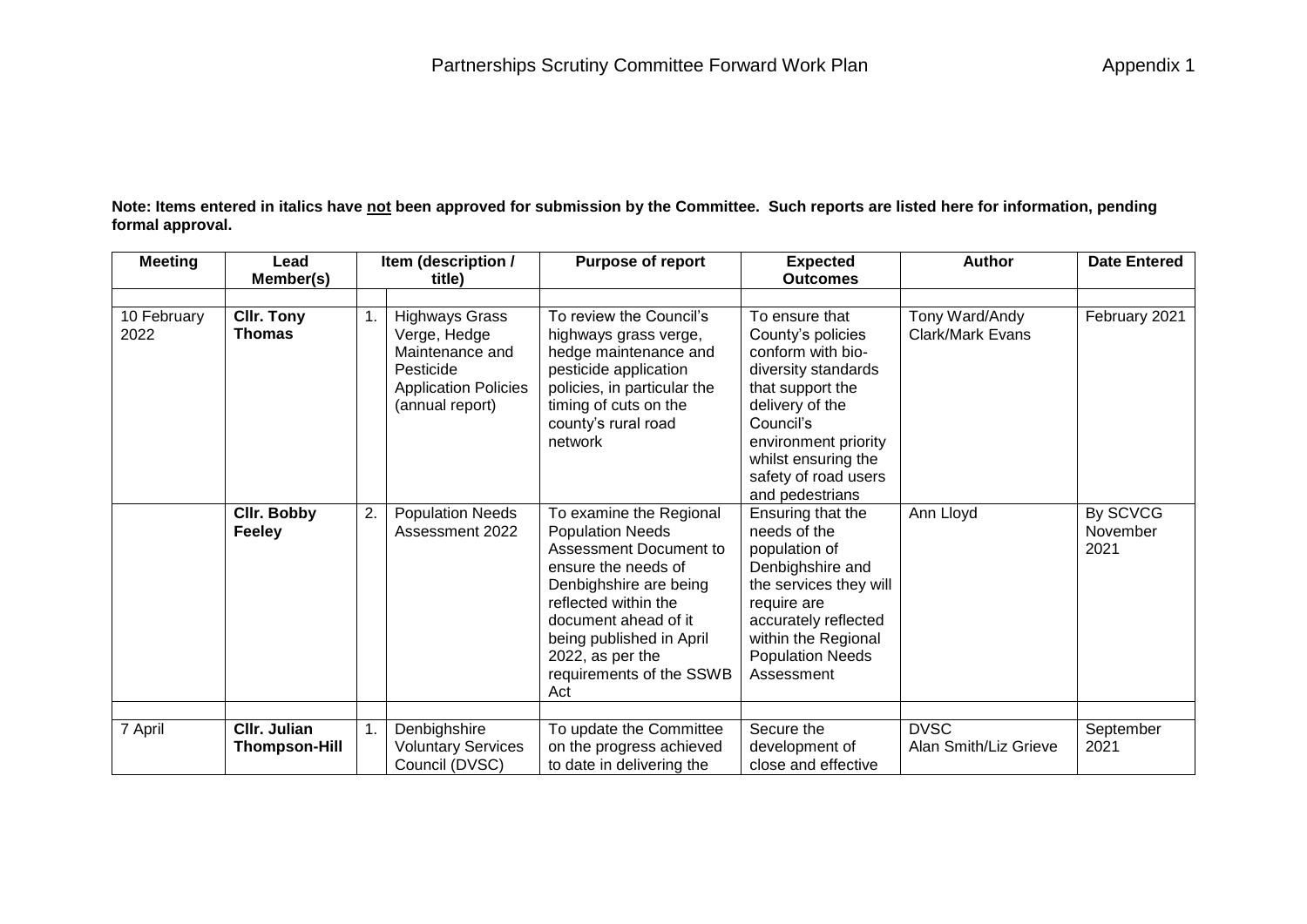| <b>Meeting</b> | Lead                                | Item (description / |                                                                                         | <b>Purpose of report</b>                                                                                                                                                                                                                                 | <b>Expected</b>                                                                                                                                                                                       | <b>Author</b>                             | <b>Date Entered</b>    |
|----------------|-------------------------------------|---------------------|-----------------------------------------------------------------------------------------|----------------------------------------------------------------------------------------------------------------------------------------------------------------------------------------------------------------------------------------------------------|-------------------------------------------------------------------------------------------------------------------------------------------------------------------------------------------------------|-------------------------------------------|------------------------|
|                | Member(s)                           |                     | title)                                                                                  |                                                                                                                                                                                                                                                          | <b>Outcomes</b>                                                                                                                                                                                       |                                           |                        |
|                |                                     |                     |                                                                                         | DVSC's vision, enhancing<br>its working relationship<br>with the Council and<br>voluntary organisations<br>within Denbighshire                                                                                                                           | working<br>relationships<br>between all<br>stakeholder to<br>support the delivery<br>of the Council's<br>corporate priorities<br>relating to resilient<br>and connected<br>communities                |                                           |                        |
| 7 July         | Leader                              |                     | <b>North Wales</b><br><b>Economic Ambition</b><br><b>Board Annual</b><br>Report 2021/22 | To consider the Board's<br>Quarter4/Annual Report<br>on its work and progress<br>during 2021-22                                                                                                                                                          | To ensure that the<br>Board delivers its<br>priorities and<br>projects in line with<br>the stipulations and<br>conditions laid out<br>between the Board<br>and the UK & Welsh<br>Governments          | <b>NWEAB</b>                              | By SCVCG<br>March 2021 |
|                | <b>Cllr. Bobby</b><br><b>Feeley</b> | 2.                  | Annual Report on<br><b>Adult Safeguarding</b><br>2021/22                                | To consider the annual<br>report on adult<br>safeguarding, and<br>information in place to<br>meet the statutory<br>requirements of the Social<br>Services and Well-being<br>Act 2014 and an<br>evaluation of the financial<br>and resource impact of the | An evaluation of<br>whether the<br>Authority is meeting<br>its statutory duty<br>with respect to adult<br>safeguarding and<br>has sufficient<br>resources to<br>undertake this work<br>along with the | Phil Gilroy/Alaw<br>Pierce/Nerys Tompsett | <b>July 2021</b>       |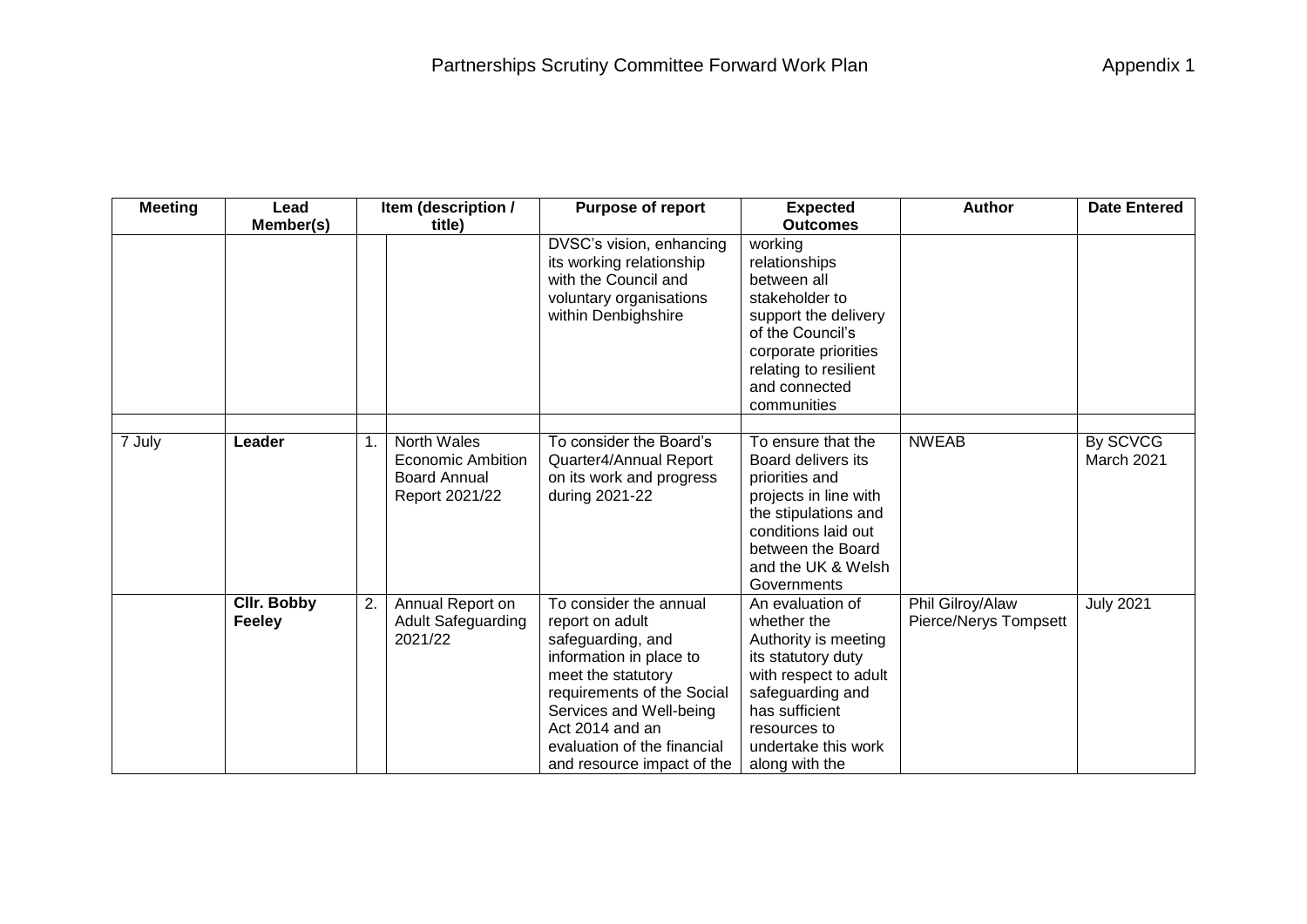| <b>Meeting</b>  | Lead                       | Item (description / |                                                                                                       | <b>Purpose of report</b>                                                                                                                                                                                                                                                                                                                                                                                                                      | <b>Expected</b>                                                                                                                                                                                                                                                     | <b>Author</b>                           | <b>Date Entered</b> |
|-----------------|----------------------------|---------------------|-------------------------------------------------------------------------------------------------------|-----------------------------------------------------------------------------------------------------------------------------------------------------------------------------------------------------------------------------------------------------------------------------------------------------------------------------------------------------------------------------------------------------------------------------------------------|---------------------------------------------------------------------------------------------------------------------------------------------------------------------------------------------------------------------------------------------------------------------|-----------------------------------------|---------------------|
|                 | Member(s)                  |                     | title)                                                                                                |                                                                                                                                                                                                                                                                                                                                                                                                                                               | <b>Outcomes</b>                                                                                                                                                                                                                                                     |                                         |                     |
|                 |                            |                     |                                                                                                       | Supreme Court's 2014<br>Judgement on deprivation<br>of liberty on the Service<br>and its work<br>(data to include actual                                                                                                                                                                                                                                                                                                                      | additional work in<br>the wake of the<br>Supreme Court's<br>judgement                                                                                                                                                                                               |                                         |                     |
|                 |                            |                     |                                                                                                       | numbers in each category<br>as well as % figures and<br>the actual number of<br>allegations proven)                                                                                                                                                                                                                                                                                                                                           |                                                                                                                                                                                                                                                                     |                                         |                     |
| 15<br>September | <b>CIIr. Mark</b><br>Young |                     | <b>Community Safety</b><br>Partnership<br>[Crime and<br><b>Disorder Scrutiny</b><br><b>Committee]</b> | To detail the Partnership's<br>achievement in delivering<br>its 2021/22 action plan<br>and its progress to date in<br>delivering its action plan<br>for 2022/23. The report to<br>include financial sources<br>and the progress made in<br>spending the allocated<br>funding.<br>(report to include actual<br>numbers as well as<br>percentages to enable the<br>Committee to effectively<br>evaluate the impact of<br>measures put in place) | Effective monitoring<br>of the CSP's<br>delivery of its action<br>plan for 2021/22<br>and its progress to<br>date in delivering its<br>plan for 2022/23 will<br>ensure that the CSP<br>delivers the services<br>which the Council<br>and local residents<br>require | Alan Smith/Nicola<br>Kneale/Sian Taylor | September<br>2021   |
|                 |                            |                     |                                                                                                       |                                                                                                                                                                                                                                                                                                                                                                                                                                               |                                                                                                                                                                                                                                                                     |                                         |                     |
|                 |                            |                     |                                                                                                       |                                                                                                                                                                                                                                                                                                                                                                                                                                               |                                                                                                                                                                                                                                                                     |                                         |                     |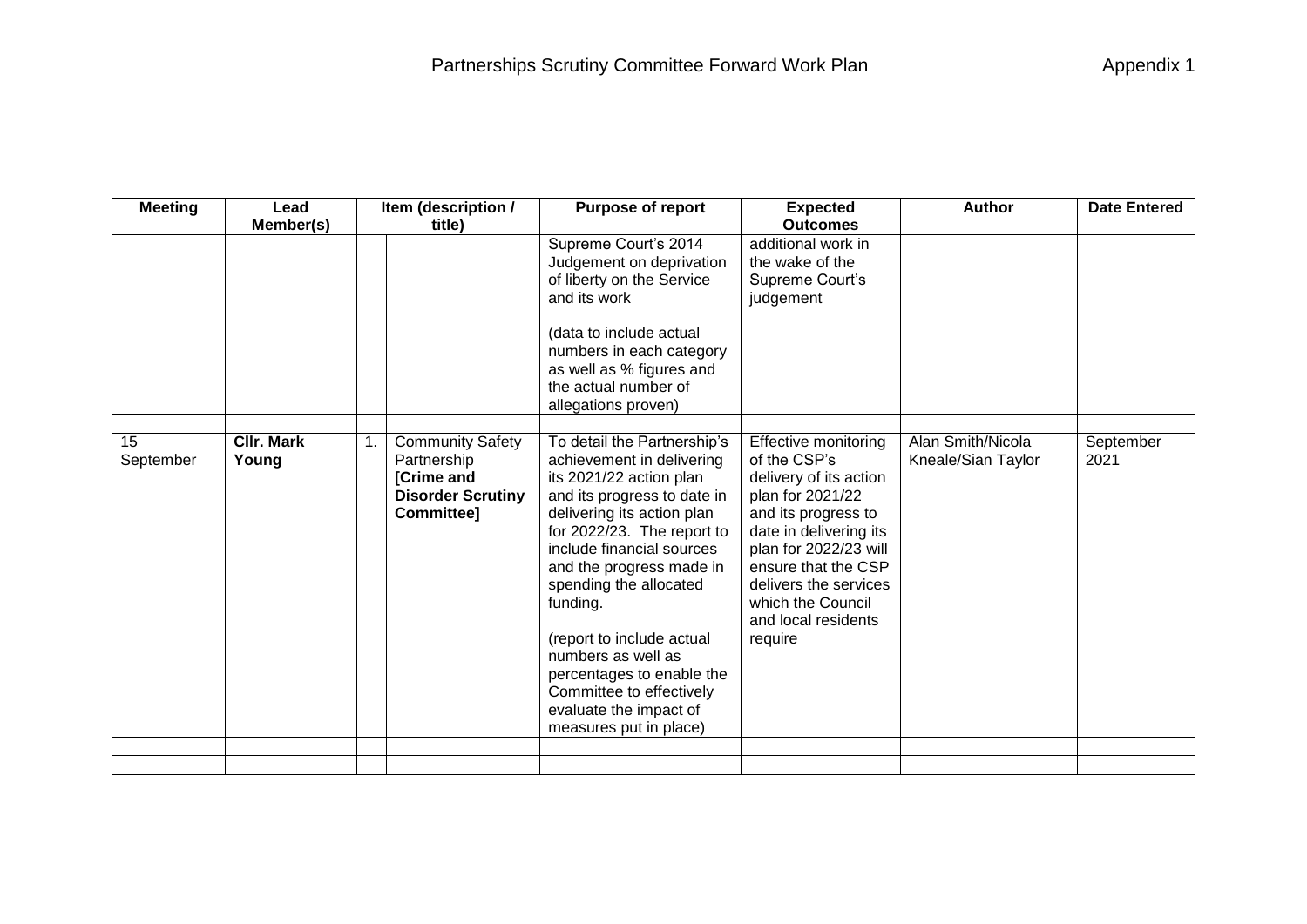| <b>Meeting</b> | Lead<br>Member(s) | Item (description /<br>title)                                                     | <b>Purpose of report</b>                                                                                                             | <b>Expected</b><br><b>Outcomes</b>                                                                                                                                                           | <b>Author</b> | <b>Date Entered</b>    |
|----------------|-------------------|-----------------------------------------------------------------------------------|--------------------------------------------------------------------------------------------------------------------------------------|----------------------------------------------------------------------------------------------------------------------------------------------------------------------------------------------|---------------|------------------------|
| 27 October     | Leader            | North Wales<br>Economic Ambition<br><b>Board Performance</b><br>Quarter 2 2022/23 | To consider the Board's<br>Quarter 2 report on its<br>performance, work and<br>progress in delivering its<br>projects during 2022-23 | To ensure that the<br>Board delivers its<br>priorities and<br>projects in line with<br>the stipulations and<br>conditions laid out<br>between the Board<br>and the UK & Welsh<br>Governments | <b>NWEAB</b>  | By SCVCG<br>March 2021 |
|                |                   |                                                                                   |                                                                                                                                      |                                                                                                                                                                                              |               |                        |
|                |                   |                                                                                   |                                                                                                                                      |                                                                                                                                                                                              |               |                        |
| 15 December    |                   |                                                                                   |                                                                                                                                      |                                                                                                                                                                                              |               |                        |
|                |                   |                                                                                   |                                                                                                                                      |                                                                                                                                                                                              |               |                        |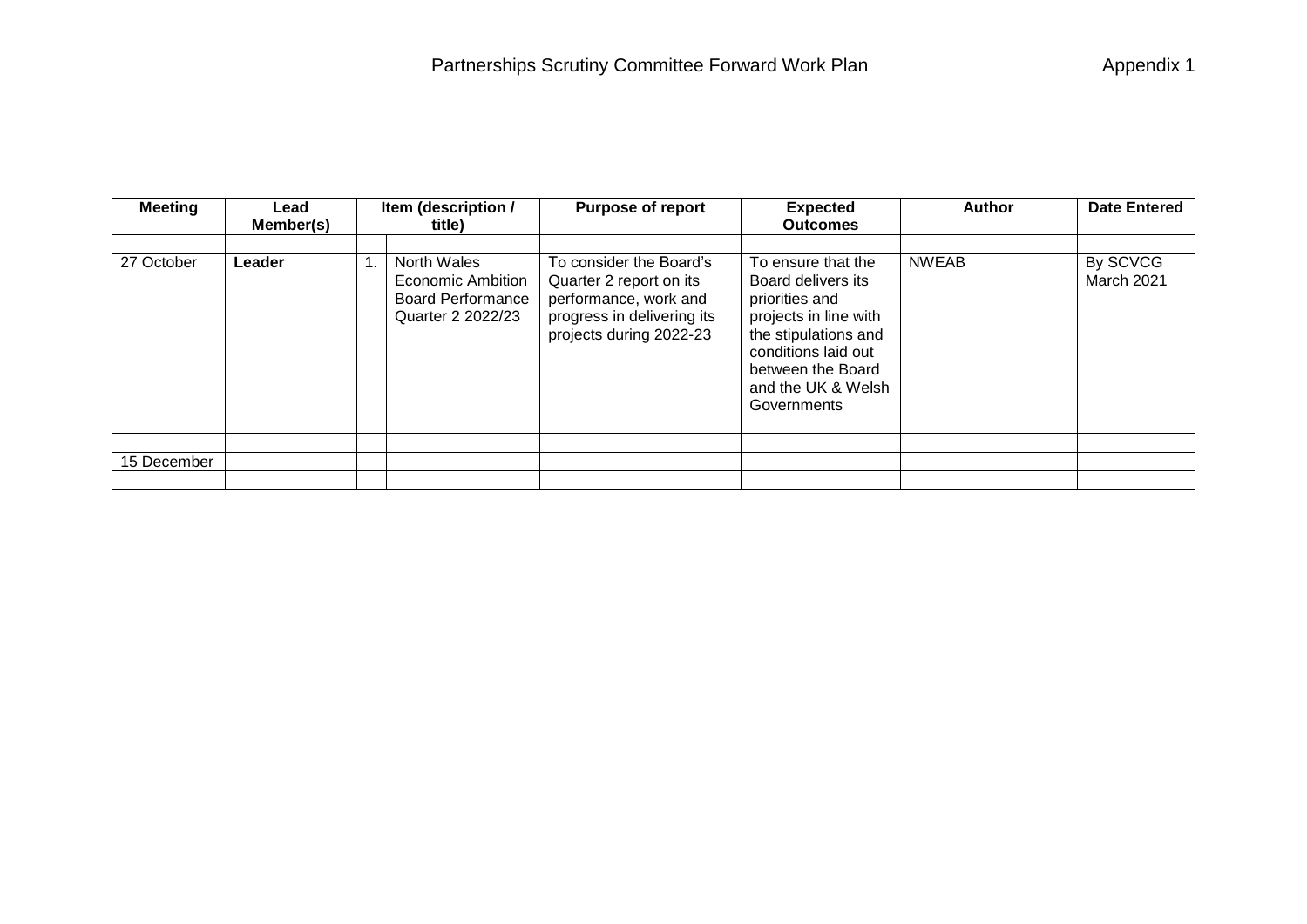## **Future Issues**

| Item (description / title)                                                                                                                                                          | <b>Purpose of report</b>                                                                                                                                                                                                                        | <b>Expected Outcomes</b>                                                                                                                                                                                                                                                                                                                                                | <b>Author</b>           | <b>Date Entered</b>                                                                                                                                       |
|-------------------------------------------------------------------------------------------------------------------------------------------------------------------------------------|-------------------------------------------------------------------------------------------------------------------------------------------------------------------------------------------------------------------------------------------------|-------------------------------------------------------------------------------------------------------------------------------------------------------------------------------------------------------------------------------------------------------------------------------------------------------------------------------------------------------------------------|-------------------------|-----------------------------------------------------------------------------------------------------------------------------------------------------------|
|                                                                                                                                                                                     |                                                                                                                                                                                                                                                 |                                                                                                                                                                                                                                                                                                                                                                         |                         |                                                                                                                                                           |
| Nature for Health Pilot Project                                                                                                                                                     | To examine the pilot project and<br>consider whether a similar project<br>should become part of the Corporate<br>Priority Programme of projects                                                                                                 | An assessments of the benefits of<br>the pilot project and any<br>measurable achievements<br>received through Services working<br>in partnership and within existing<br>budgets to determine whether a<br>similar project should be rolled-out<br>across the county and included in<br>the Corporate Priority programme<br>of projects to deliver the Corporate<br>Plan | <b>Howard Sutcliffe</b> | BY SCVCG July<br>2019 (deferred<br>with the Chair's<br>permission<br>October 2019,<br>subject to further<br>work being carried<br>out on the<br>proposal) |
| Update following conclusion of<br>inquiry undertaken by the<br>National Crime Agency in to<br>historic abuse in North Wales<br>Children's' Care Homes<br>(potentially Spring 2022?) | To update the Committee of the<br>outcome of the National Crime<br>Agency (NCA) investigation in to the<br>abuse of children in the care of the<br>former Clwyd County Council, and to<br>determine whether any procedures<br>require revision. | Determination of whether any of<br>the Council's safeguarding policies<br>and procedures need to be revised<br>in light of the NCA's findings                                                                                                                                                                                                                           | Nicola Stubbins         | November 2012                                                                                                                                             |
|                                                                                                                                                                                     |                                                                                                                                                                                                                                                 |                                                                                                                                                                                                                                                                                                                                                                         |                         |                                                                                                                                                           |

## **For future years**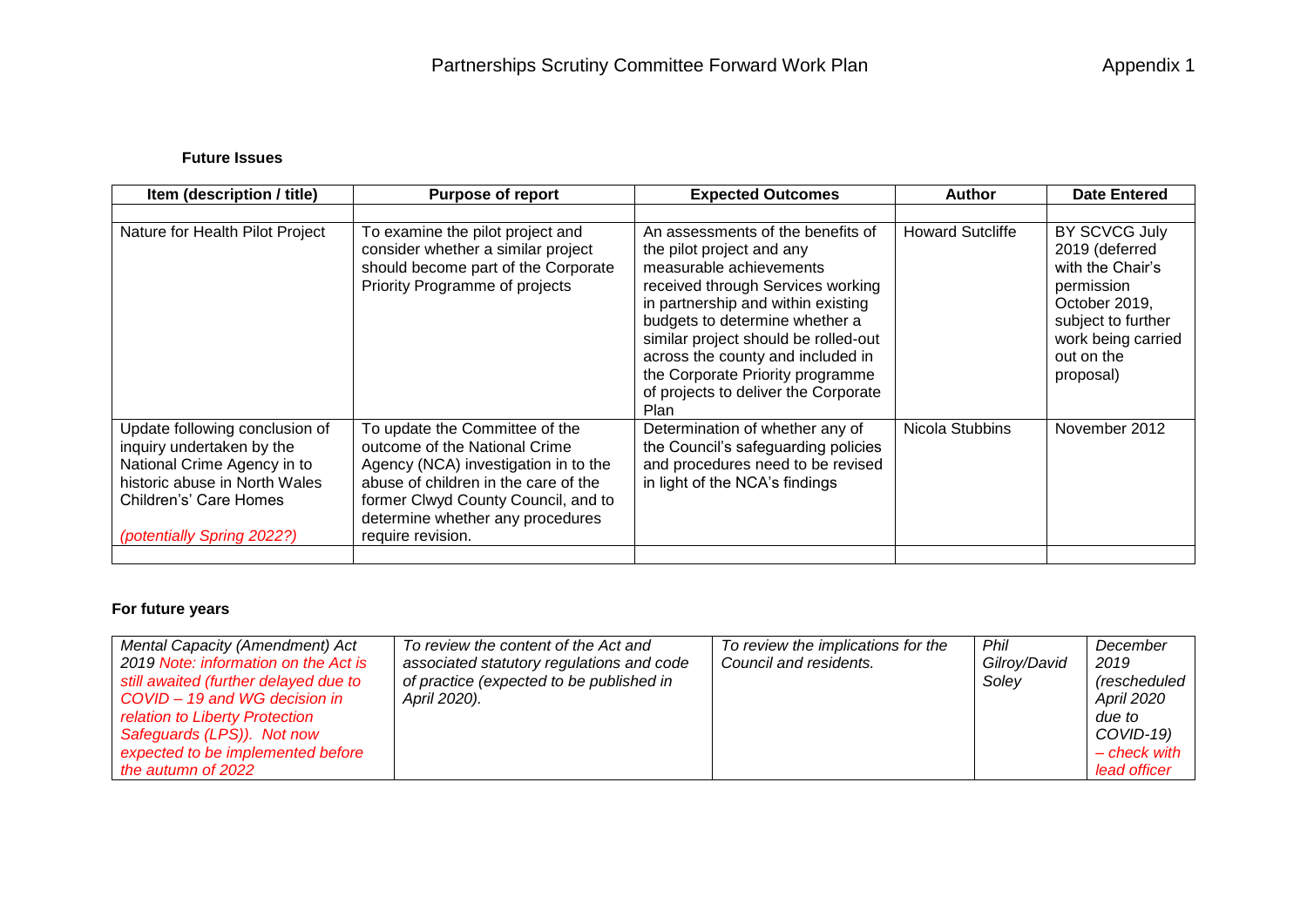|  |  | in the<br>autumn of<br>2022<br>whether<br>available |
|--|--|-----------------------------------------------------|
|  |  |                                                     |

## **Information/Consultation Reports**

| Information /                 | <b>Item</b>           | <b>Purpose of report</b>                                                 | <b>Author</b>    | <b>Date</b>       |
|-------------------------------|-----------------------|--------------------------------------------------------------------------|------------------|-------------------|
| <b>Consultation</b>           | (description /        |                                                                          |                  | <b>Entered</b>    |
|                               | title)                |                                                                          |                  |                   |
| <b>Information Report</b>     | Quarterly             | To provide details of the regular monitoring of external care service    | Katie Newe/Liana | By SCVCG          |
| (for circulation March 2022)  | Monitoring of         | providers commissioned by the council for social care services,          | Duffy            | 2018              |
|                               | <b>External Care</b>  | identifying any escalating concerns or other areas of concern            |                  |                   |
|                               | <b>Providers</b>      |                                                                          |                  |                   |
| <b>INFORMATION REPORT</b>     | Collaborative         | To receive information on the collaborative Service's activity and       | Gary             | By SCVCG          |
| (January 2022)                | Procurement           | performance against targets set out in the Procurement Strategy          | Williams/Lisa    | <b>March 2020</b> |
|                               | Service's Annual      | 2019/20                                                                  | Jones/Lee        |                   |
|                               | Report                |                                                                          | Evans/Sue Rees   |                   |
| <b>INFORMATION REPORT</b>     | North Wales           | To provide information on the Board's performance and progress in        | <b>NWEAB</b>     | By SCVCG          |
| (for circulation in Sept (Q1) | Economic              | delivering its priorities and projects in line with the stipulations and |                  | March 2021        |
| & February (Q3) each year)    | <b>Ambition Board</b> | conditions laid out between the Board and the UK & Welsh                 |                  |                   |
|                               |                       | Governments                                                              |                  |                   |
| <b>Feb &amp; Sept 2022</b>    |                       |                                                                          |                  |                   |

Partnerships Scrutiny Work Programme. Doc

Updated 02/12/2021 – RhE